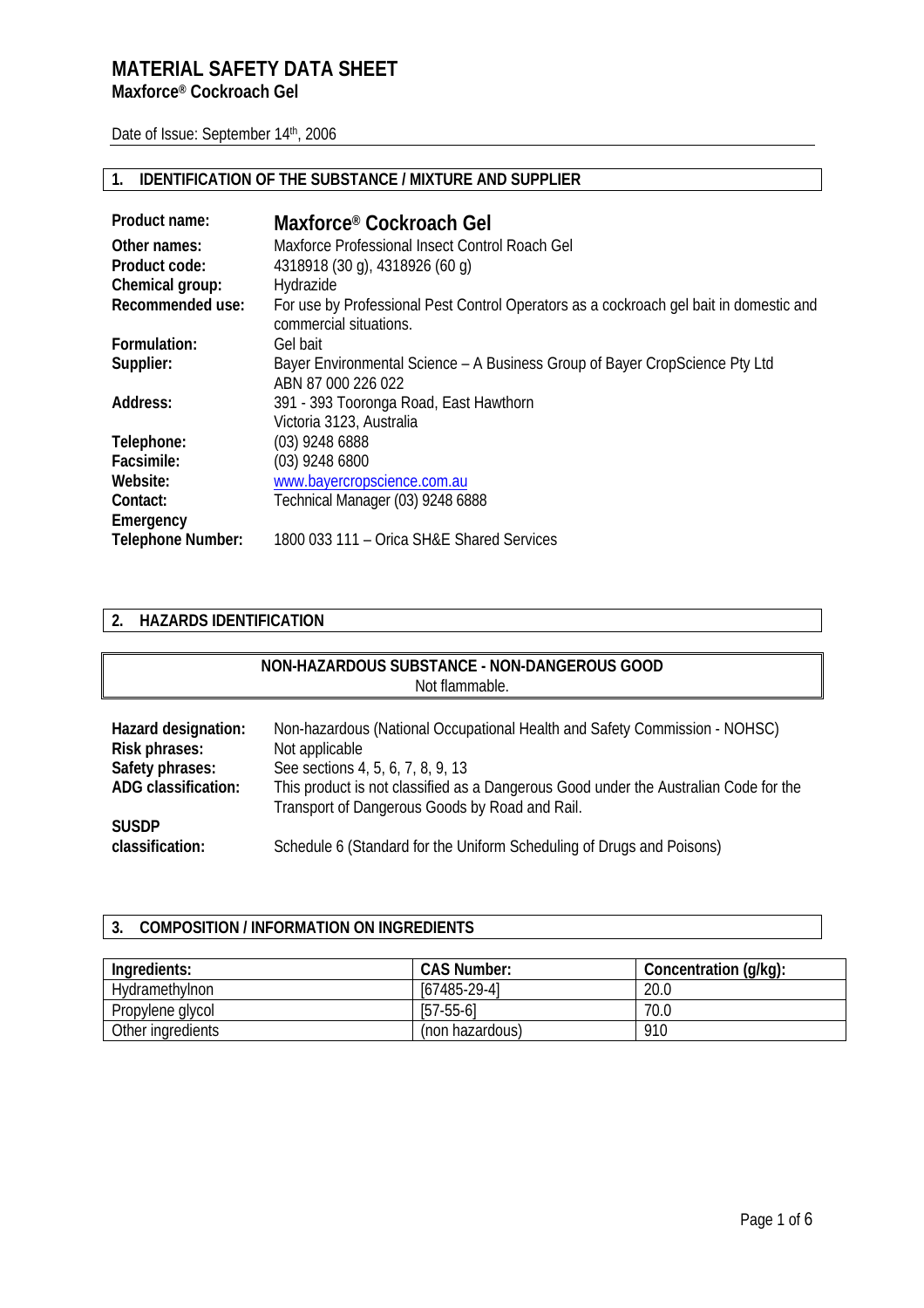Date of Issue: September 14th, 2006

#### **4. FIRST AID MEASURES**

**If poisoning occurs, immediately contact a doctor or Poisons Information Centre (telephone 13 11 26), and follow the advice given. Show this Material Safety Data Sheet to a doctor.**

| Inhalation:<br>Skin contact:               | Due to the nature of this product inhalation is unlikely.<br>If product gets on skin wash affected areas with plenty of soap and water. Seek medical<br>advice if irritation occurs.                                                                                                            |
|--------------------------------------------|-------------------------------------------------------------------------------------------------------------------------------------------------------------------------------------------------------------------------------------------------------------------------------------------------|
| Eye contact:                               | Rinse immediately with copious quantities of water to remove material. Seek medical<br>assistance if irritation occurs.                                                                                                                                                                         |
| Ingestion:<br><b>First Aid Facilities:</b> | Do not induce vomiting. Wash mouth out with water. Keep at rest. Seek medical advice.<br>Ensure washing facilities are available.                                                                                                                                                               |
| Symptoms:                                  | No human poisoning cases have been reported. After high doses in animal experiments<br>nasal secretion, lacrimation, lethargy and diarrhoea have been observed.                                                                                                                                 |
| Medical attention:                         | Gastric lavage does not seem to be mandatory in regard of the low toxicity of the<br>compound. However, the application of activated charcoal and sodium sulphate is always<br>advisable in significant ingestions. As there is no antidote, treatment has to be<br>symptomatic and supportive. |

#### **5. FIRE FIGHTING MEASURES**

**Extinguishing media:** Extinguish fire using: Carbon dioxide, Dry agent, Water spray, Foam **Hazards from combustion products:**  In the event of fire, hydrogen fluoride, oxides of carbon and nitrogen may be released. **Precautions for fire fighters:**  Firefighters should wear full protective gear, including self-contained breathing apparatus (AS/NZS 1715/1716). If possible and without risk, remove intact containers from exposure to fire. Otherwise, spray unopened containers with water to keep cool. Contain firefighting water by bunding area with sand or earth to prevent it entering any bodies of water. Dispose of extinguishing agent and spillage safely later. Contamination of water bodies should be avoided.

#### **6. ACCIDENTAL RELEASE MEASURES**

Dealing with spills and disposals may result in the potential for increased personal exposure. Protective clothing and equipment as described in the PERSONAL PROTECTION section should be worn. Avoid contact with spilled material or contaminated surfaces. Contain spill, sweep up or shovel and place in properly labelled sealed drums for safe disposal. Prevent spillage from entering drains and water courses. Deal with all spillages immediately. If contamination of drains, streams, watercourses etc. is unavoidable, warn the local water authority. After spill wash area, preventing run-off from entering drains.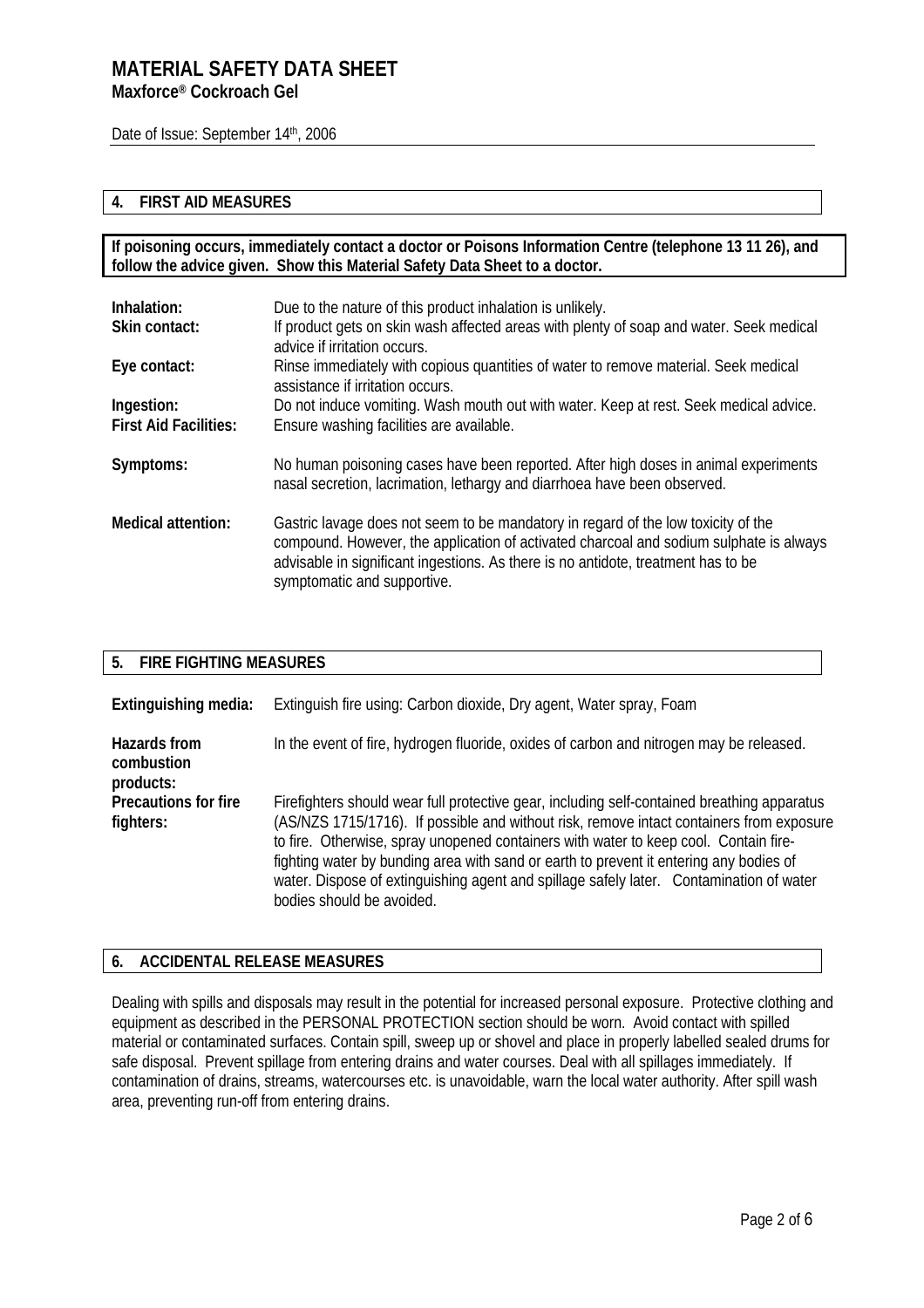Date of Issue: September 14th, 2006

### **7. HANDLING AND STORAGE**

| Handling: | Keep out of reach of children. Avoid contact with eyes, skin and clothing. Wear long       |
|-----------|--------------------------------------------------------------------------------------------|
|           | sleeved overalls and gloves while handling. After handling and before eating, drinking or  |
|           | smoking, wash hands, arms and face thoroughly with soap and water.                         |
| Storage:  | Store in the closed original container in a cool, well ventilated, locked place out of the |
|           | reach of children. Do not store in direct sunlight.                                        |

#### **8. EXPOSURE CONTROLS / PERSONAL PROTECTION**

| <b>Exposure standards:</b>               | No occupational exposure standards have been established for the product or its<br>ingredients.                                                      |
|------------------------------------------|------------------------------------------------------------------------------------------------------------------------------------------------------|
|                                          | <b>Engineering controls:</b> Control process conditions to avoid contact.                                                                            |
| <b>Personal Protective</b><br>Equipment: | Eyes: Not normally required. Avoid touching eyes while handling product.                                                                             |
|                                          | Clothing: Protective clothing is not normally required with this product but it is<br>recommended to wear full-length work clothes as good practice. |
|                                          | Gloves: Avoid contact with skin; wear waterproof gloves.                                                                                             |
|                                          | Respiratory: Not required.                                                                                                                           |
|                                          | Other: Wear appropriate foot-wear for the situation in which the product is applied.                                                                 |

# **9. PHYSICAL AND CHEMICAL PROPERTIES**

| Appearance:<br>Odour:  | A thick brown gel<br>Sweet                            |
|------------------------|-------------------------------------------------------|
| Vapour pressure:       | Not available                                         |
| Vapour density:        | Not available                                         |
| <b>Boiling point:</b>  | Not available                                         |
| Freezing/melting       |                                                       |
| point:                 | No specific data (a gelled solid at room temperature) |
| Solubility:            | Insoluble                                             |
| Density:               | Not available                                         |
| pH:                    | Not applicable                                        |
| Molecular weight:      | 494.5 (Hydramethylnon)                                |
| <b>Flash Point:</b>    | Not flammable                                         |
| <b>Flammability</b>    |                                                       |
| (explosive) limits:    | Not available                                         |
| Auto-ignition          |                                                       |
| temperature:           | Not available                                         |
| Octanol/water          |                                                       |
| partition coefficient: | Not available                                         |
| Formulation:           | Gel bait                                              |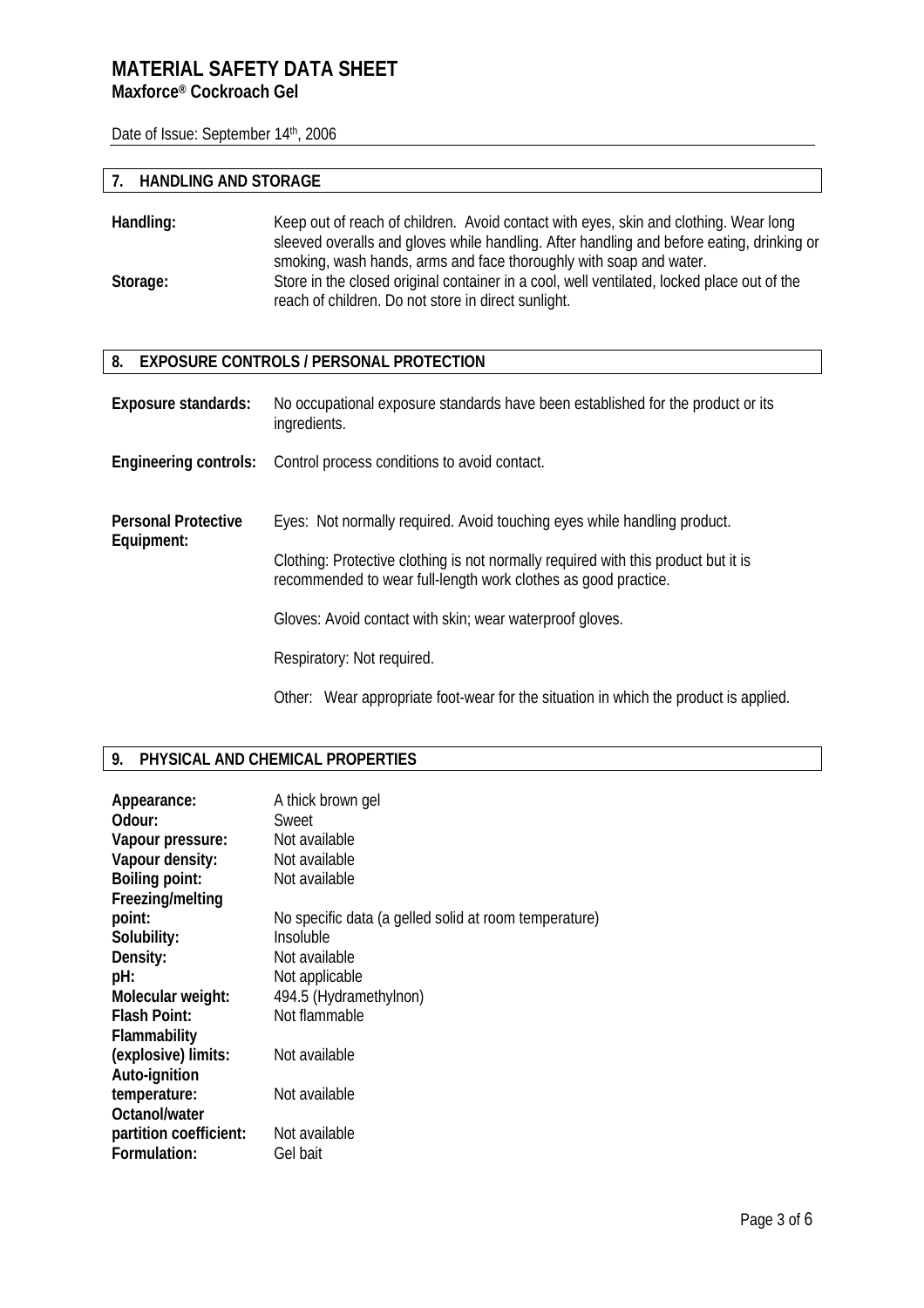Date of Issue: September 14th, 2006

### **10. STABILITY AND REACTIVITY**

| Chemical stability:                     | Stable under normal conditions of use. No dangerous reaction known under normal<br>conditions. |
|-----------------------------------------|------------------------------------------------------------------------------------------------|
| <b>Hazardous</b><br>polymerisation:     | <b>None</b>                                                                                    |
| Conditions to avoid:                    | Extreme heat and fire, and direct sunlight                                                     |
| Incompatible<br>materials:              | None known                                                                                     |
| Hazardous<br>decomposition<br>products: | In the event of fire, hydrogen fluoride, oxides of carbon and nitrogen may be released.        |

### **11. TOXICOLOGICAL INFORMATION**

### POTENTIAL HEALTH EFFECTS

| Inhalation:          | Due to the nature of this product, inhalation is unlikely. |
|----------------------|------------------------------------------------------------|
| Skin contact:        | Irritation to the skin is unlikely.                        |
| Eye contact:         | May irritate the eyes.                                     |
| Ingestion:           | May be harmful if swallowed.                               |
| Other:               | None                                                       |
|                      | ANIMAL TOXICITY DATA - PRODUCT:                            |
| Acute:               |                                                            |
| Oral toxicity:       | LD <sub>50</sub> rat: $>$ 5000 mg/kg                       |
| Dermal toxicity:     | LD <sub>50</sub> rat: >2000 mg/kg                          |
| Inhalation toxicity: | $LC_{50}$ (4 h) rat: $>$ 5 mg/L (hydramethylnon)           |
| Skin irritation:     | Not irritating                                             |
| Eye irritation:      | Not irritating                                             |
| Sensitisation:       | Non-sensitising                                            |

### **Chronic:**

In two year feeding studies with hydramethylnon in rats the No Observable Effect Level was 50mg/kg diet. Hydramethylnon is not mutagenic and not teratogenic.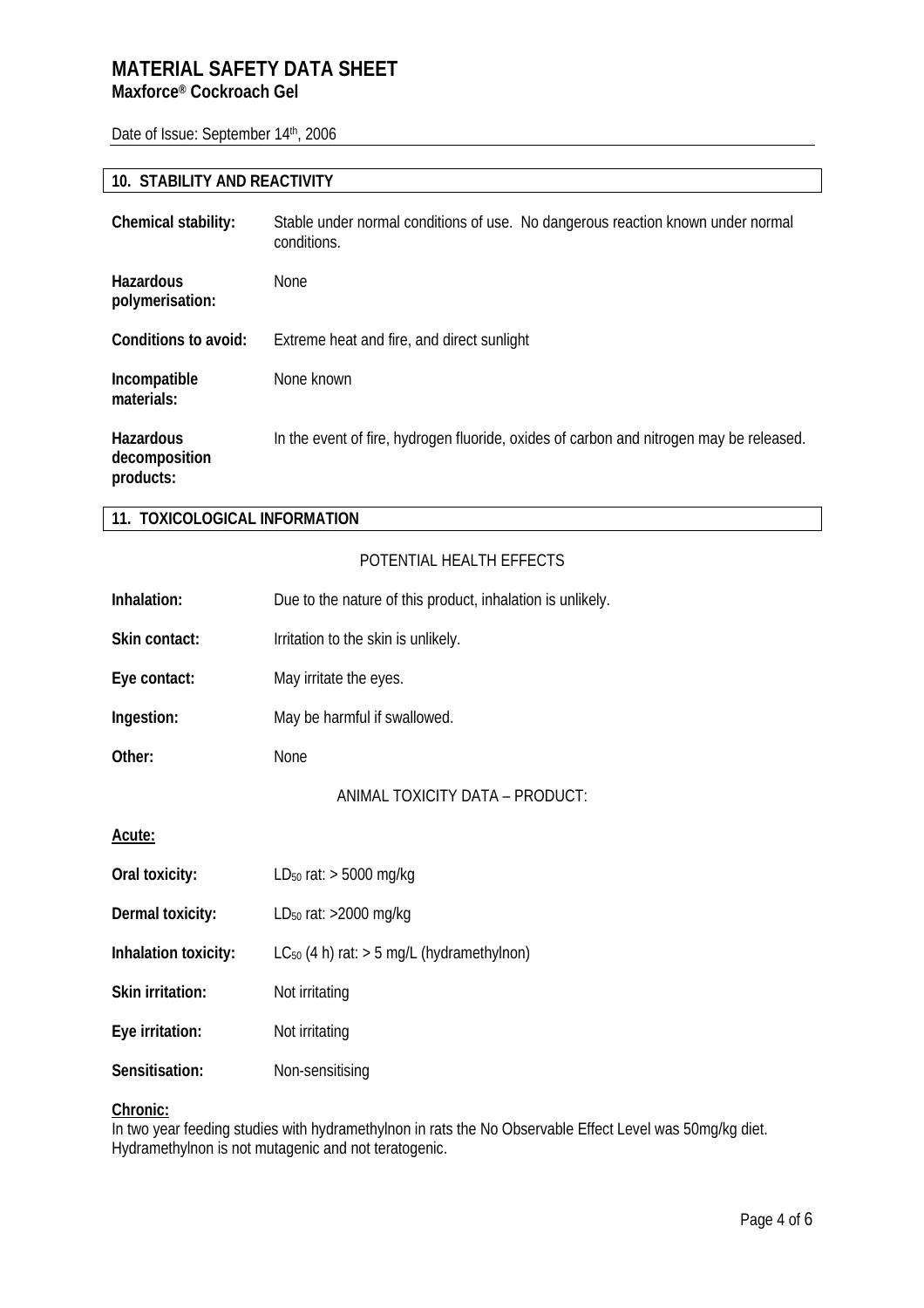# **MATERIAL SAFETY DATA SHEET Maxforce® Cockroach Gel**

Date of Issue: September 14th, 2006

## **12. ECOLOGICAL INFORMATION**

| Fish toxicity:                                         | Hydramethylnon: LC <sub>50</sub> : 1.70 mg/L (96 h) bluegill sunfish.<br>Hydramethylnon: LC <sub>50</sub> : 0.16 mg/L (96 h) rainbow trout |
|--------------------------------------------------------|--------------------------------------------------------------------------------------------------------------------------------------------|
| Daphnia toxicity:                                      | Hydramethylnon: LC <sub>50</sub> : 1.14 mg/L (48 h) Daphnia magna.                                                                         |
| Toxicity to algae:                                     | Not available                                                                                                                              |
| Bird toxicity:                                         | Hydramethylnon: $LD_{50}$ : >2510 mg/kg mallard ducks<br>Hydramethylnon: LD <sub>50</sub> : 1828 mg/kg bobwhite quail                      |
| Bee toxicity:                                          | Non-toxic topically to honeybees at 0.03 mg/bee                                                                                            |
| Environmental fate,<br>persistence and<br>degradation: | Hydramethylnon has low solubility in water and is rapidly degraded in sunlight.                                                            |

#### **13. DISPOSAL CONSIDERATIONS**

Dispose of empty container by wrapping in paper, placing in plastic bag and putting in the garbage. DO NOT burn empty containers or product.

#### **14. TRANSPORT INFORMATION**

| UN number:<br>Proper shipping | Not applicable                                                                       |
|-------------------------------|--------------------------------------------------------------------------------------|
| name:                         | Not applicable                                                                       |
| Class and                     | This product is not classified as a Dangerous Good under the Australian Code for the |
| <b>Subsidiary Risk:</b>       | Transport of Dangerous Goods by Road and Rail.                                       |
| Packing Group:                | Not applicable                                                                       |
| EPG:                          | Not applicable                                                                       |
| Hazchem code:                 | Not applicable                                                                       |
| Marine pollutant:             | No                                                                                   |

#### **15. REGULATORY INFORMATION**

Registered according to the Agricultural and Veterinary Chemicals Act 1988

Australian Pesticides and Veterinary Medicines Authority Approval Number: 56626